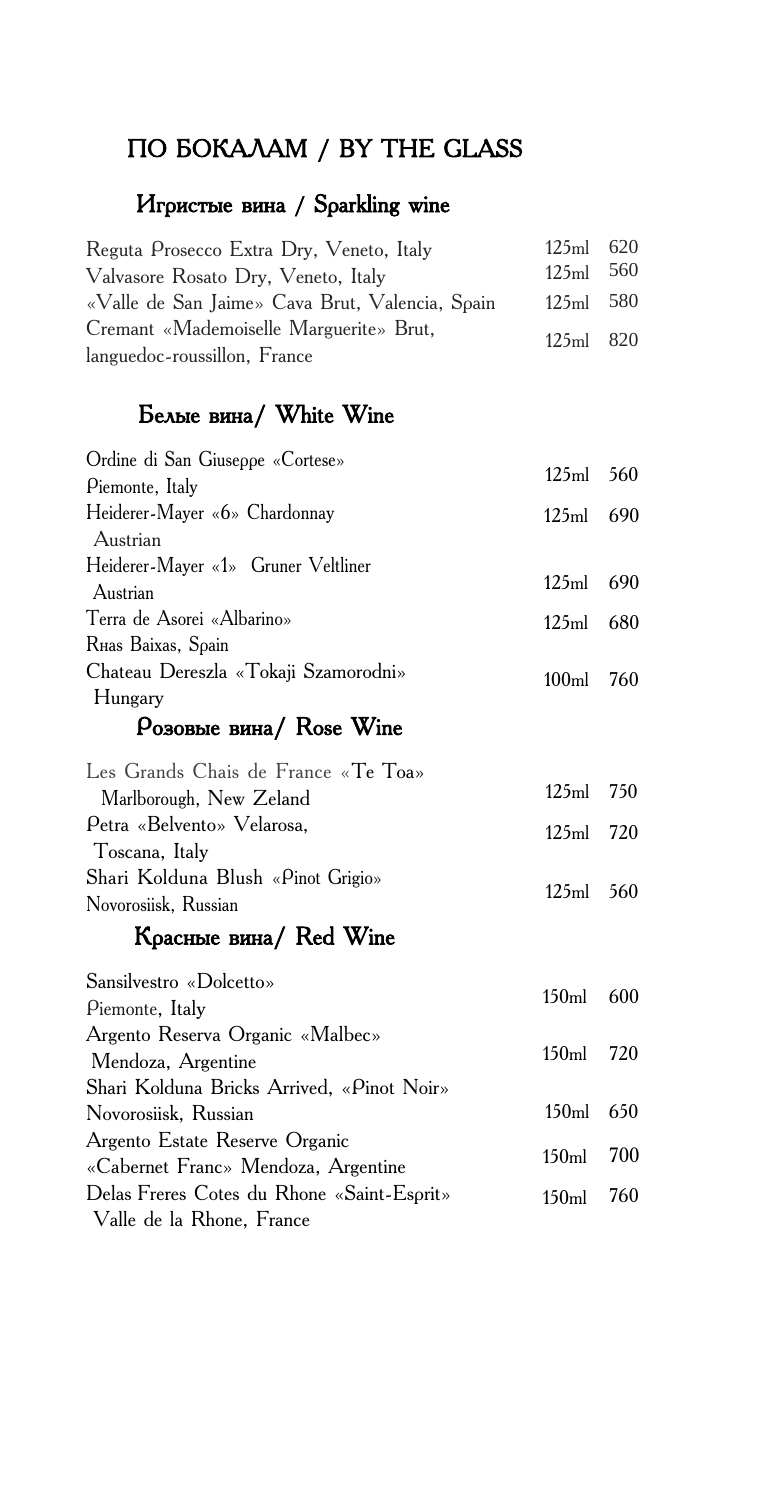# LIJAMITAHCKOE / CHAMPAGNE AOC

|      | Pierre Gimonnel & Fils «Cuis»                       |       |              |
|------|-----------------------------------------------------|-------|--------------|
| 2018 | 1er Cru Blanc de Blancs                             | 375ml | 9 000        |
| n/v  | Hanri Blin Tradision Brut                           | 750ml | 8 200        |
| n/v  | «Boutillez Marchand»<br>Blanc de Blancs Premier Cru | 750ml | 11 000       |
| n/v  | «Lelarge Pugeot» Tradition Extra Brut               | 750ml | 12 000       |
| 2020 | Joel Falmet Plenitude des Sens Reserve              |       | 750ml 14 000 |
|      |                                                     |       |              |
| 2015 | Andre et Jacques Beaufort «Polisy»<br>Reserve Brut  | 750ml | 16 000       |
| 2013 | Paul Bara «Bouzy»<br>Brut Reserve Grand Cru         |       | 750ml 14 500 |
| n/v  | «Drappier» Rose de Saignee Brut                     | 750ml | 12 000       |
| 2010 | «Dom Perignon» Extra Brut                           | 750ml | 33 000       |
| 2012 | Louis Roederer «Cristal»                            | 750ml | 60 000       |

### Игристые вина / Sparkling wine

|      | «La Gioiosa» Prosecco DOC Brut,<br>Treviso, Italy                            | $375$ ml | 2 500 |
|------|------------------------------------------------------------------------------|----------|-------|
|      | Merotto «Bareta» Prosecco Superiore<br>DOCG Brut, Valdobbiadene, Italy       | 750ml    | 4 600 |
|      | «Herres» Riesling Sekt Extra Trocken,<br>Germany                             | 750ml    | 4 200 |
| 2018 | Le Domaine d'Henri «8.21»<br>Blanc de Blancs Extra Brut, Burgundy,<br>France | 750ml    | 7 000 |
|      | Cremant «Mademoiselle Marguerite»<br>Brut Rose, languedoc-roussillon, France | 750ml    | 6.400 |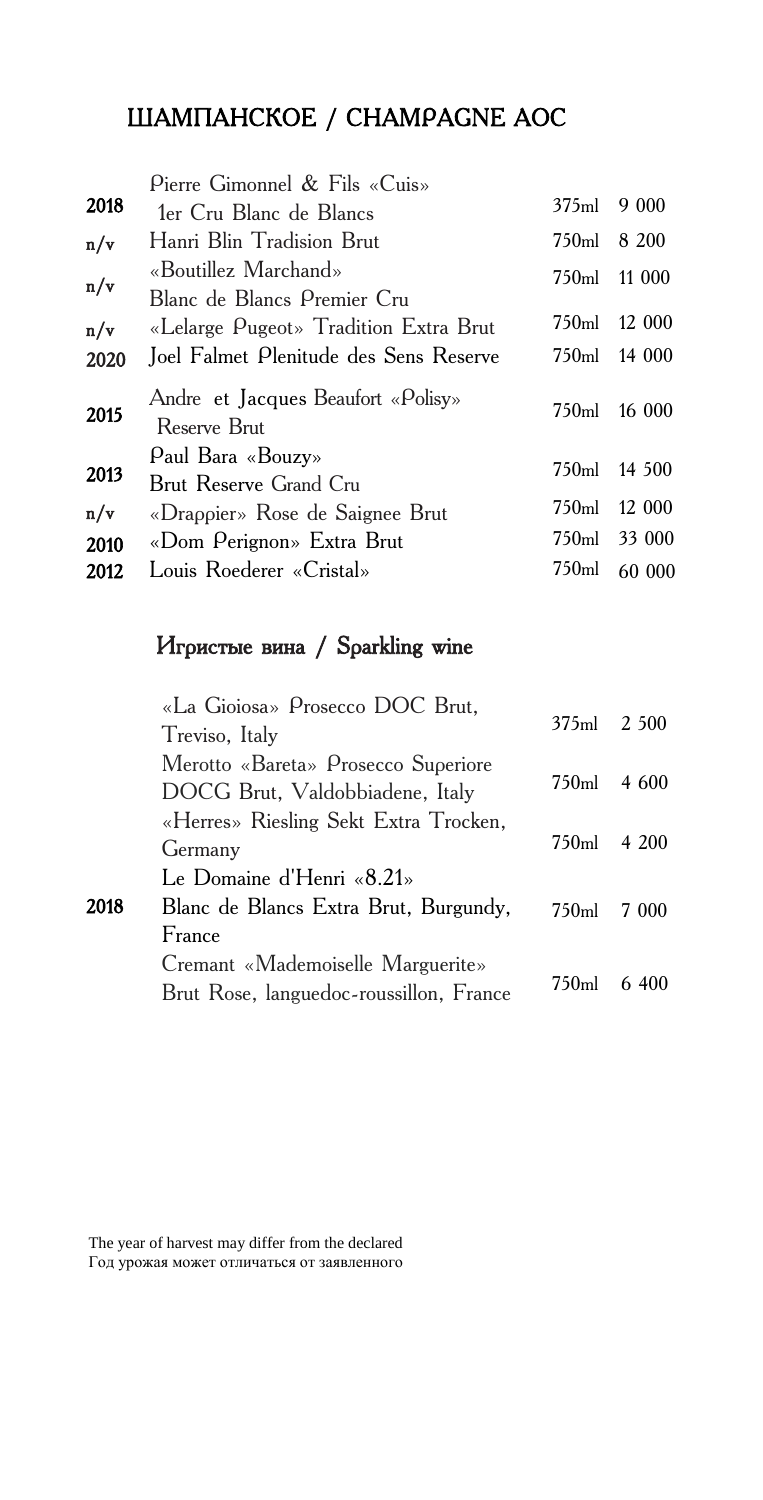### **БЕЛЫЕ ВИНА / WHITE WINE**

# ФРАНЦИЯ / FRANCE

#### Бургундия/Bourgogne

| 2018<br>2019<br>2016 | Domaine Denis Race «Chablis»<br>Chateau de Santenay<br>«Clos de la Chaise Dieu Monopole» | 375ml 3 300<br>750ml<br>750ml | 5 500<br>7 900 |
|----------------------|------------------------------------------------------------------------------------------|-------------------------------|----------------|
| 2018                 | Joseph Drouhin «Meursault» Cuvee                                                         | 750 <sub>ml</sub>             | 16 000         |
| 2013                 | Boisseaux-Estivant «Corton Charlemagne»<br>Grand Cru                                     | 750ml                         | 35 000         |

#### Долины Луары/ Loire Valley

| 2018 | Jean-Max Roger «Les Allouettes»<br>Pouilly-Fume Cuvee        | $750 \text{ml}$ 6 000 |  |
|------|--------------------------------------------------------------|-----------------------|--|
|      | 2019 Henri Bourgeois «Les Baronnes» Sancerre 750ml 7 100     |                       |  |
|      | Chateau Pierre-Bise «Le Haut De La<br>2017 Chateau<br>Garde» | 750ml 4 600           |  |

#### Эльзас/Alsace

| Domaine Riefle-Landmann «Domaine<br>2018 Riefle» Pinot Gris | $750ml$ 6.500 |  |
|-------------------------------------------------------------|---------------|--|
| 2018 Willm «Gewurztraminer» Reserve                         | $750ml$ 4 500 |  |

#### Долина Роны / Valley de la Rhone

|  | 2016 E.Guigal «Cotes du Rhone Blanc» | 750ml 3 700 |  |
|--|--------------------------------------|-------------|--|
|--|--------------------------------------|-------------|--|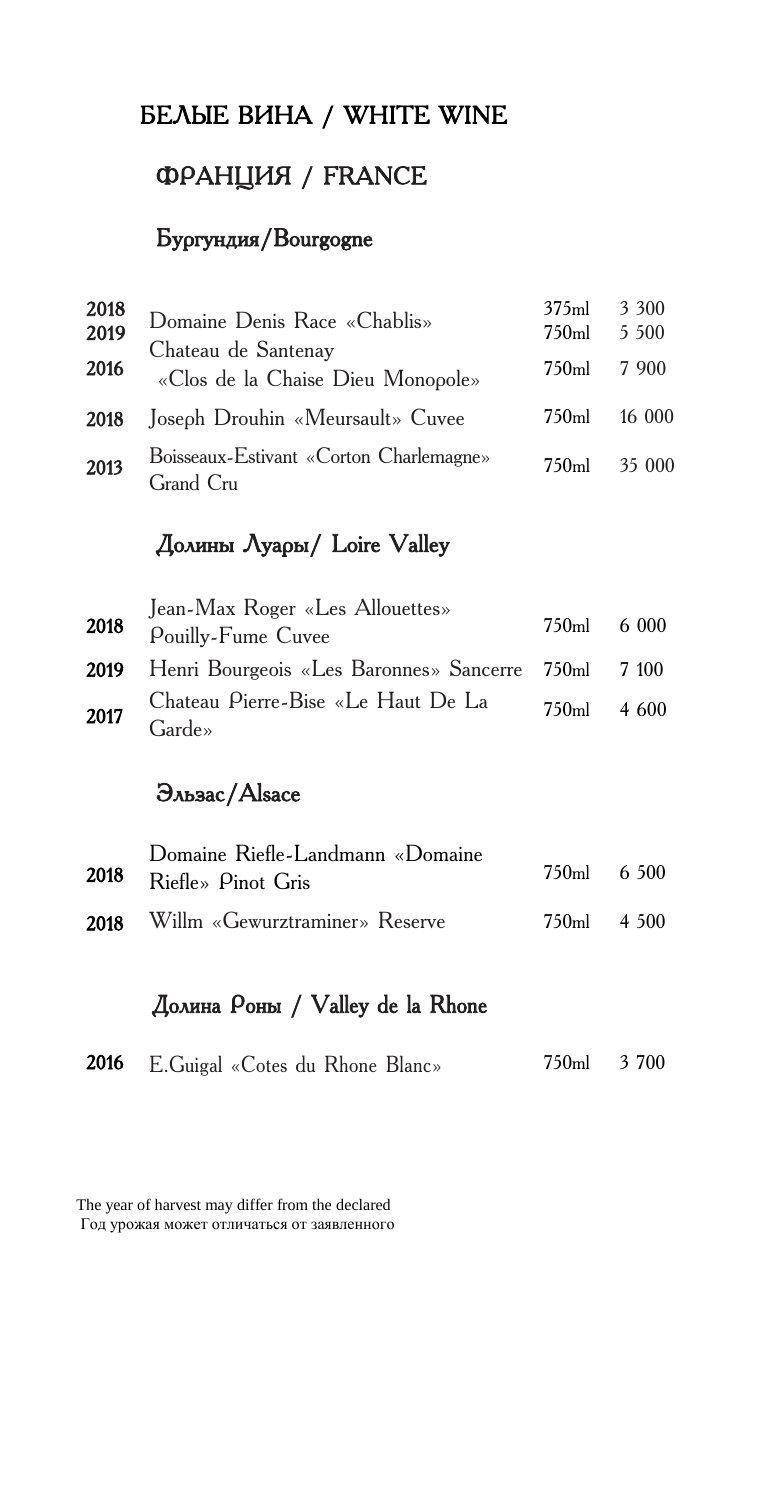# РОССИЯ / RUSSIA

| 2018         | Sober Bash «Hihvi Qvevri»,<br>Krasnodar                     | 750ml             | 4 500          |
|--------------|-------------------------------------------------------------|-------------------|----------------|
|              | ИТАЛИЯ / ITALY                                              |                   |                |
|              | $\prod_{b \in M}$ / Piemonte                                |                   |                |
| 2018         | La Scolca «Gavi dei Gavi»                                   | $750$ ml          | 9 200          |
|              | Фоиули-Венеция-Джулия / Friuli-Venezia-Giulia               |                   |                |
| 2019<br>2020 | Pradio «Priara» Pinot Grigio<br>Italo Cescon «Pinot Grigio» | 750ml<br>$375$ ml | 4 200<br>2 500 |
|              | Тоскана / Toscana                                           |                   |                |
| 2019         | Petra Belvento «Vermentino»                                 | 750ml             | 4 800          |
|              | Альто Адидже/ Alto Adige                                    |                   |                |
| <b>2020</b>  | Muri-Gries «Sauvignon»                                      | 750 <sub>ml</sub> | 5 800          |
|              | ГЕРМАНИЯ / GERMANY                                          |                   |                |
| 2019         | Lauffener Weingartner «Riesling»,<br>Baden                  | 750ml             | 4 100          |
|              | НОВАЯ ЗЕЛАНДИЯ / NEW ZELAND                                 |                   |                |
| 2020         | Wither Hills «Nuala» Sauvignon Blanc,<br>Marlborough        | 750ml             | 5 200          |
|              | ABCTPAAHA / AUSTRALIA                                       |                   |                |
| 2018         | Woodlands «Chardonnay»,<br>Wilyabrup Valley                 | $750$ ml          | 6 100          |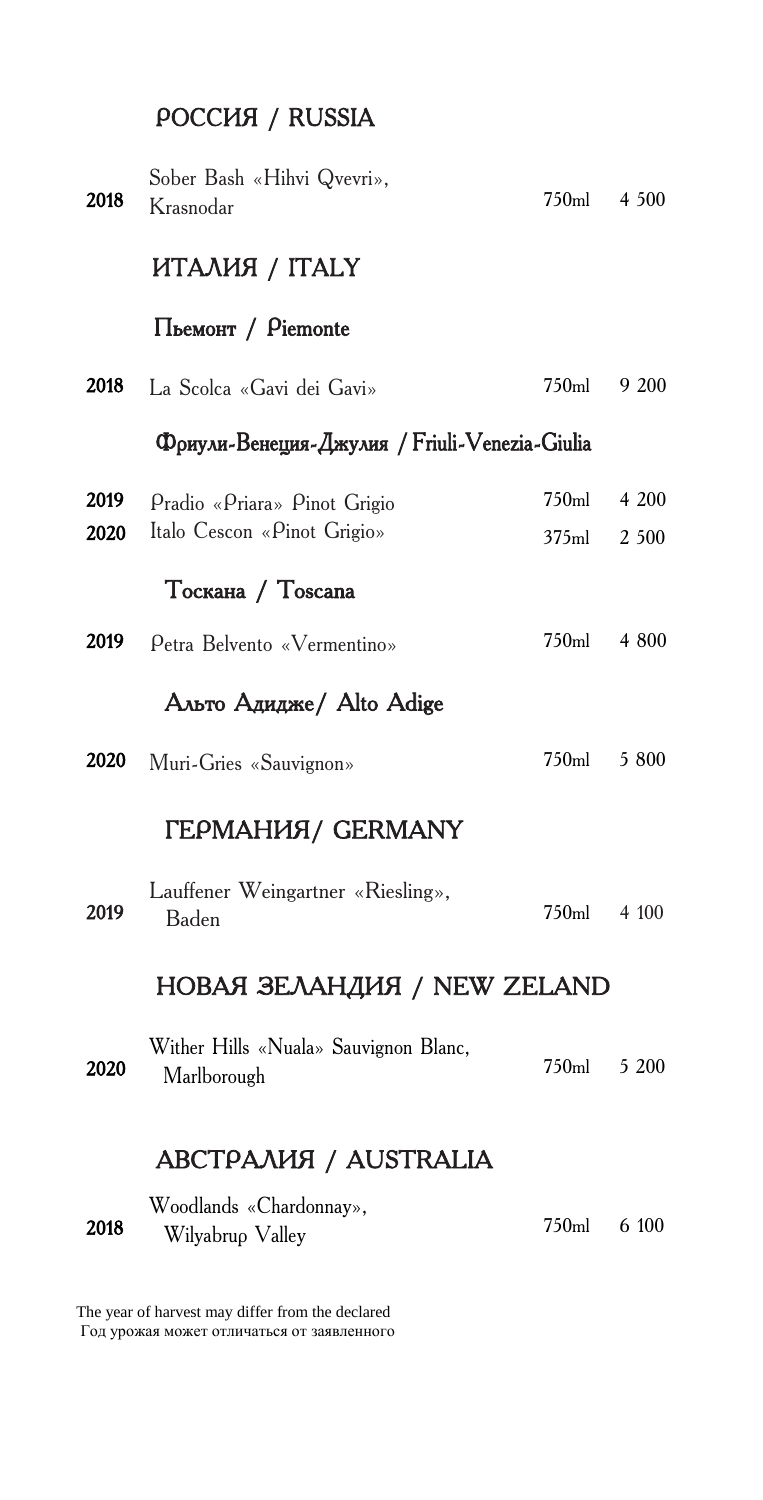### PO3OBЫE ВИНА/ ROSE WINE

#### ФРАНЦИЯ / FRANCE

| 2020 | Winenot «Jolies Filles»,<br>Cotes de Provence           |             | $750 \text{ml}$ 3 900 |
|------|---------------------------------------------------------|-------------|-----------------------|
| 2021 | Mas de Daumas Gassac «Moulin De<br>Gassac» Classic Rose | 750ml 3 500 |                       |

### ИТАЛИЯ / ITALY

| 2020 | Petra «Belvento» Velarosa, | 750ml 4 320 |  |
|------|----------------------------|-------------|--|
|      | 1 oscana                   |             |  |

#### ИСПАНИЯ / SPAIN

| 2018 | Ochoa «Rosado de Lagrima», | 750ml 3 600 |
|------|----------------------------|-------------|
|      | <b>Navarre</b>             |             |

### КРАСНЫЕ ВИНА / RED WINE

## ФРАНЦИЯ / FRANCE

### Бордо / Bordeaux

|      | «Chateau Reaut»,<br>2016 Cotes de Bordeaux AOC | $750 \text{ml}$ 5 400 |  |
|------|------------------------------------------------|-----------------------|--|
| 2016 | «Chateau Citran»,<br>Haut-Medoc                | $750 \text{ml}$ 9 500 |  |

#### Сент-Эмильон / Sent-Emilion

|      | Maison Bouey «Chateau Barrail |                       |  |
|------|-------------------------------|-----------------------|--|
| 2015 | Bellegrave» Grand Cru         | $750 \text{ml}$ 6 000 |  |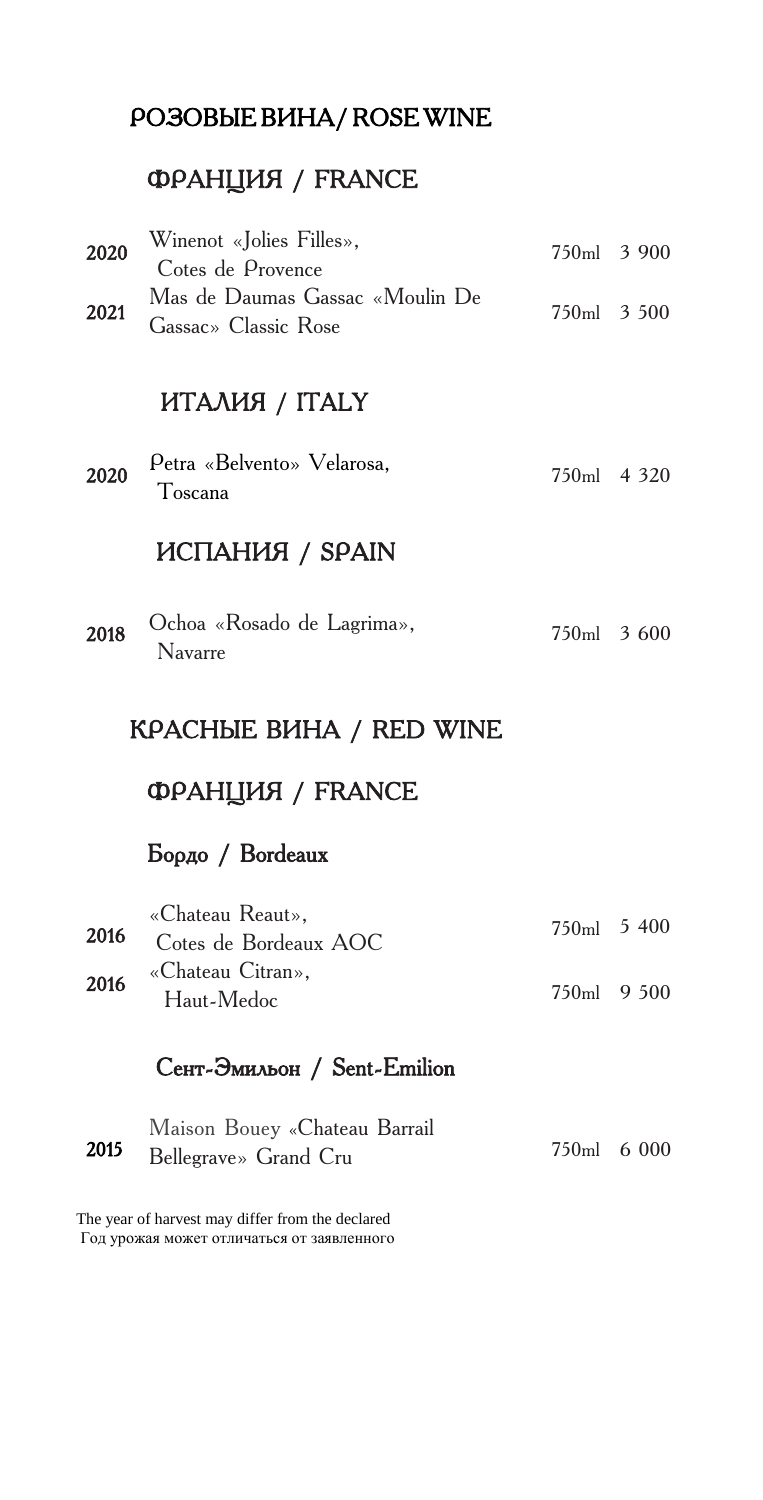### Помероль / Pomerol

| 2016 | «Chateau Bertineau Saint-Vincent»                                                  | 750ml             | 19 000 |
|------|------------------------------------------------------------------------------------|-------------------|--------|
|      | Mapro / Margaux                                                                    |                   |        |
| 2011 | «Chateau Angludet» AOC                                                             | 750 <sub>ml</sub> | 18 000 |
|      | Бургундия / Bourgogne                                                              |                   |        |
| 2019 | Maison Chanzy «Les Adages»                                                         | 750ml             | 5 000  |
| 2017 | Maison Chanzy «Clos du Roy Mercurey<br>Premier Cru Cru»                            | 750ml             | 12 000 |
| 2019 | Chateau de Santenay «Clos Philipe Le<br>Hardi» Monopole,<br>Hautes Cotes De Beaune | 750ml             | 7 500  |
| 2004 | Domaine de Courcel Pommard Premier<br>Cru «Grand Clos des Epenots» AOC             | 750ml             | 23 000 |
| 2017 | Domaine Jean Marc Bouley «Volnay»                                                  | 750ml             | 28 000 |
|      | Долина Роны / Valle de la Rhone                                                    |                   |        |
| 2019 | Delas Freres «Saint-Esprit»,<br>Cotes du Rhone                                     | 750ml             | 3 700  |
|      | <b>РОССИЯ / RUSSIA</b>                                                             |                   |        |
| 2018 | Sober Bash «Cabernet Franc Reserve,<br>Krasnodar                                   | 750ml             | 3 600  |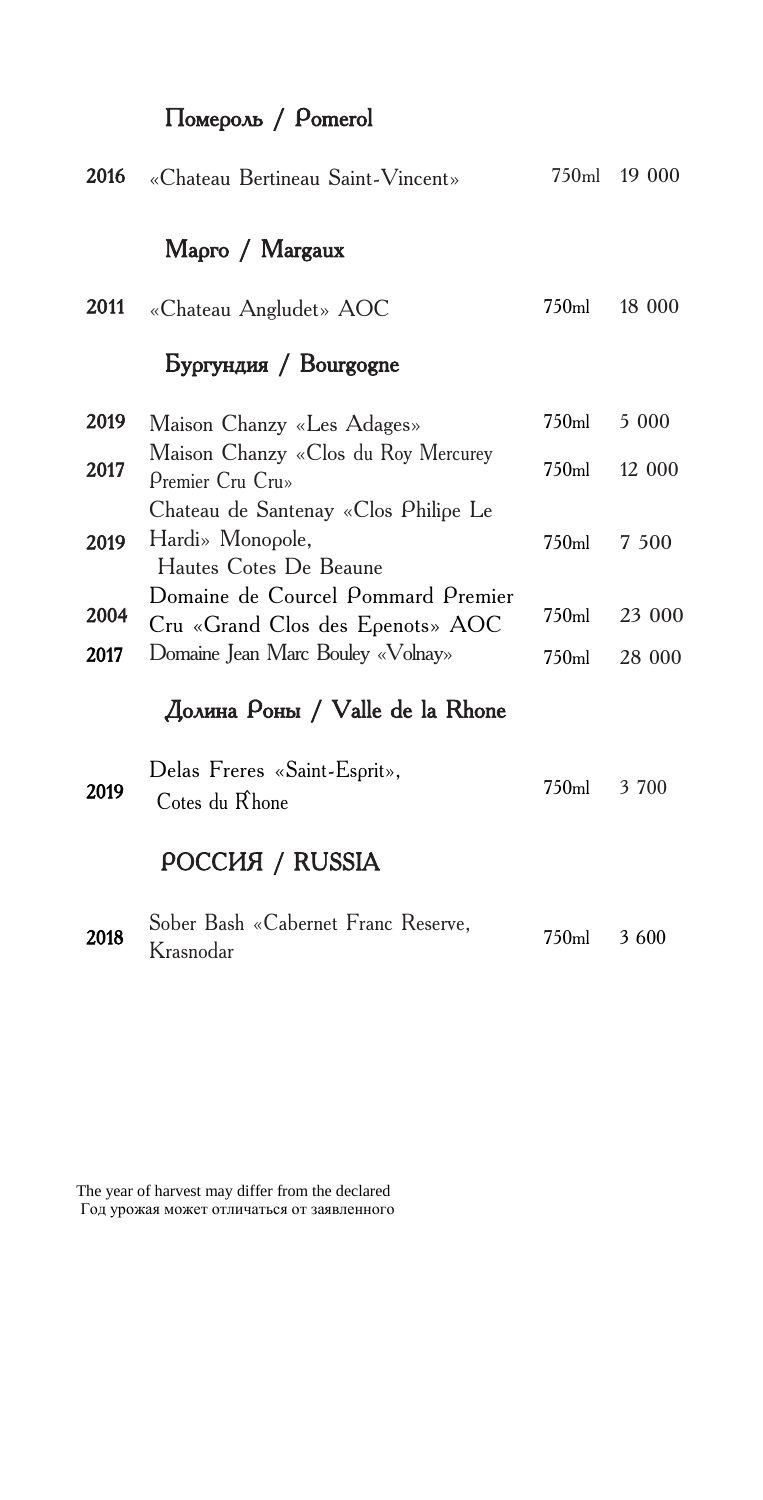# ИТАЛИЯ / ITALY

#### Òîñêàíà / Toscana

|      | Valdipiatta «Tosca»,                                       |                   |        |
|------|------------------------------------------------------------|-------------------|--------|
| 2016 | Chainti Colli Senesi                                       | $375$ ml          | 1 900  |
| 2020 | Marchesi de Frescobaldi «Castiglioni»,<br>Chianti DOCG     | 750ml             | 5 200  |
| 2018 | Barone Ricasoli «Torricella»                               | 750ml             | 5 600  |
| 2016 | Ruffino «Riserva Ducale»,<br>Chianti Classico Riserva DOCG | 750 <sub>ml</sub> | 6.600  |
| 2016 | Poggio Argentiera «Capatosta»                              | 750 <sub>ml</sub> | 7 000  |
| 2015 | Castello Banfi «Brunello di Montalcino»                    | 750 <sub>ml</sub> | 14 000 |
| 2018 | Petra «Hebo»,<br>Toscana IGT                               | 750 <sub>ml</sub> | 4 800  |
| 2016 | «Petra»,<br>Toscana IGT                                    | 750ml             | 24 000 |

## Пьемонт / Piemonte

| La Bioca «Sterma»,                  |                       |  |
|-------------------------------------|-----------------------|--|
| 2018 Nebbiolo d'Alba                | $750 \text{ml}$ 4 100 |  |
| 2017 G.D. Vajra «Langhe Rosso» DOC  | 750ml 7 200           |  |
| 2017 Giacosa Fratelli «Barolo» DOCG | $750 \text{ml}$ 9 000 |  |

### Венето/Veneto

|      | 2018 Speri «Valpolicella Classico»                                   | $375 \text{ml}$ 2.900 |  |
|------|----------------------------------------------------------------------|-----------------------|--|
|      | 2019 Stefano Accordini «Valpolicella Classico»                       | $750 \text{ml}$ 4 500 |  |
| 2015 | Nicolis Angelo e Figli «Amarone della<br>Valpolicella Classico» DOCG | 750ml 19 000          |  |

## Этна / Etna

| 2018 Firriato «Le Sabbie Dell'Etna» Rosso | 750ml 4 800 |  |
|-------------------------------------------|-------------|--|
| Апулия / Puglia                           |             |  |
| Contri Soumanti «Regetita Iuvant»         |             |  |

| 2018 | Contri Spunianti «Repetita Juvant»,<br>Primitivo Di Manduria | $750 \text{ml}$ 4 400 |  |
|------|--------------------------------------------------------------|-----------------------|--|
|      | 2015 Cosimo Taurino «Kompa» Negroamaro                       | $750 \text{ml}$ 4 700 |  |